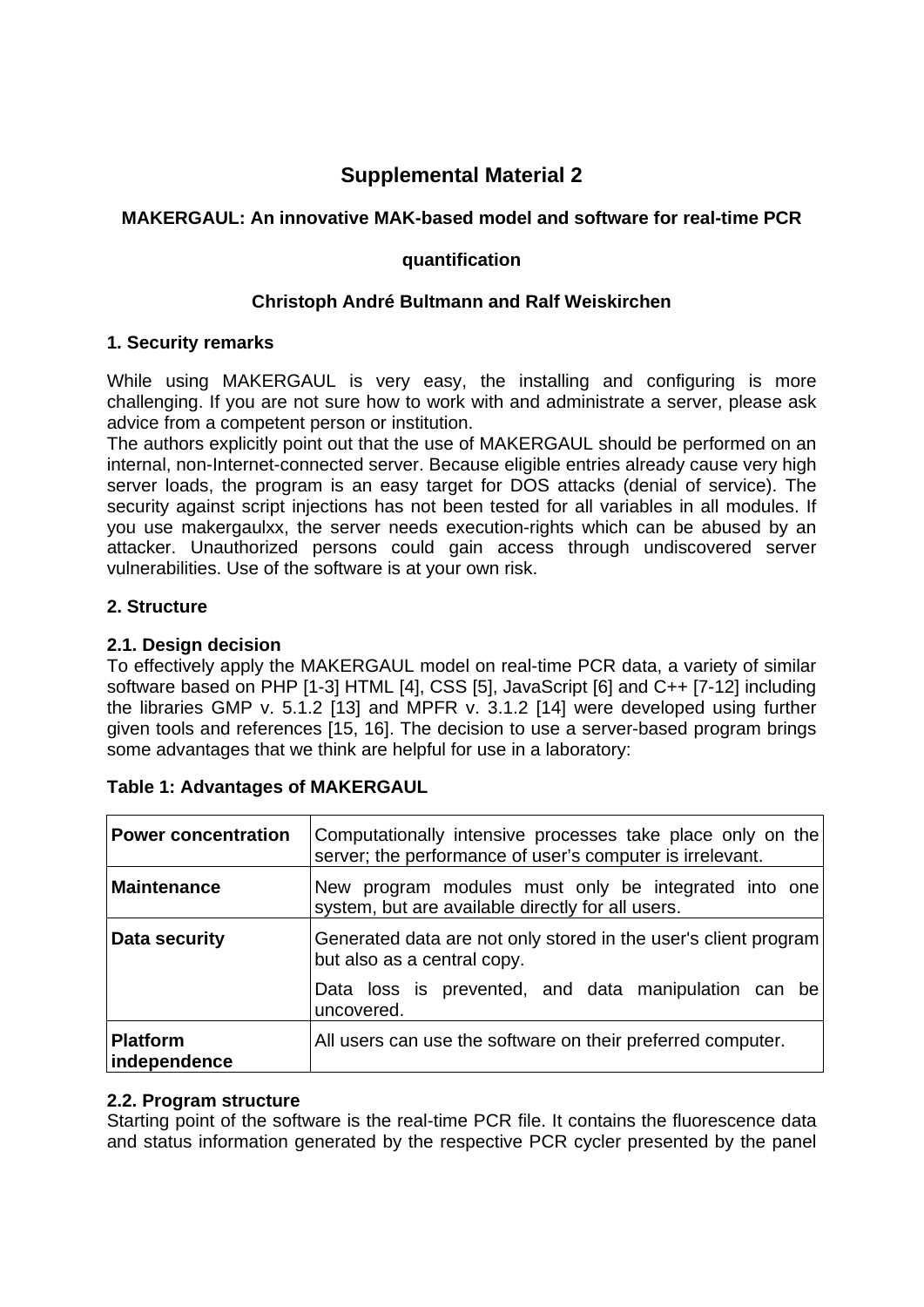object. Each function should be represented by a separate object. All function objects should act independently. All functions of the program aim to manipulate data of the disk object. The output of the program is as an HTML page. It is understood that each generated and displayed page corresponds to a program call (i.e., the request).

## **2.3. Data handling**

The storage of data across multiple program invocations is done in global, crossprogram variables (session variables).

In MAKERGAUL, only the central session variables (definition see below) should be addressed by all disk objects. Session variables, which are additionally required by a functional object, should be initialized in first start()- and unset in the unload()-member function of the object.

In preparing these variables, the object should always form an array, which bears the name of the module and contains all other session variables of the object. Cross-talk between modules over self-initialized session-variables is to avoid. Together, these rules prevent the occurrence of unwanted overlaps and thus errors when loading new modules.

Each module must have standardized methods for initialization, input and output, which are called by the main program:

| <b>Name of function</b> | <b>Function</b>                                                                                                                                   |
|-------------------------|---------------------------------------------------------------------------------------------------------------------------------------------------|
| static firststart()     | Is active only when program is first started; the object's class<br>initializes the object required by the session variables before first<br>use. |
| on_request()            | Processes the transmitted HTML requests that the object will<br>accept (e.g., button pressed, changed fields, )                                   |
| show_menu()             | Generates the HTML code that provides the object (such as)<br>menu items)                                                                         |
| unload()                | Unsetting of the session variables formerly initialized in first<br>start()                                                                       |

**Table 2: Standard member-functions of MAKERGAUL-objects** 

By use of this program strategy, it should be very easy to develop new analysis modules and quickly integrate them into the existing program structure.

The data flow that occurs during processing of MAKERGAUL is shown in Figure 1.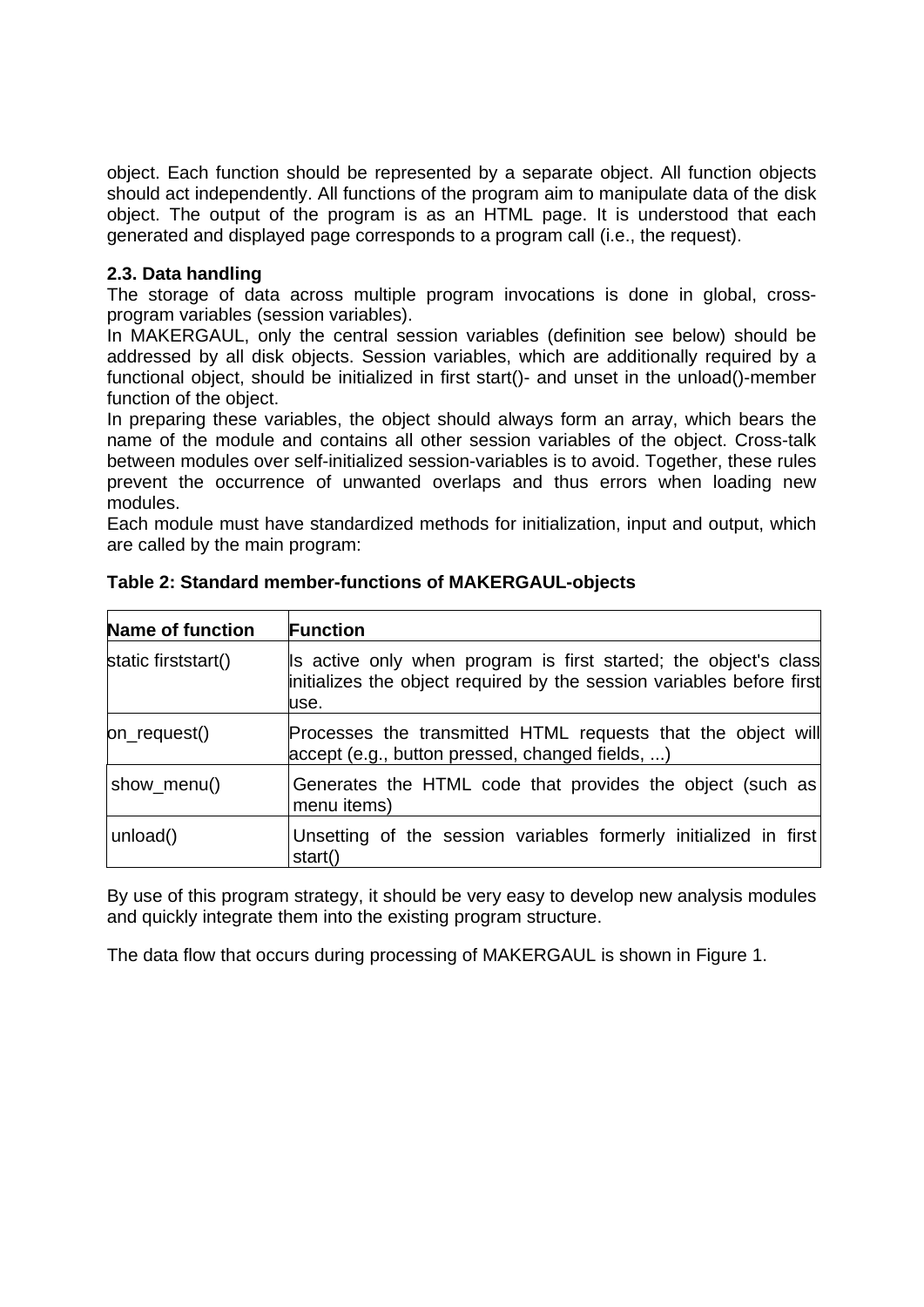**Figure 1: Data flow in MAKERGAUL** 



# **3. Components**

#### **3.1.1 index.php**

This php-document is the starting point of the program. It manages including of the phpfiles (Modules of MAKERGAUL) in the subfolders "modules/main", "modules/menus" and "modules/analysis".

# **3.1.2 main. php**

This file is included in "index.php" and provides the module interface functions.

Control of the modules is realized by calling and following to the standard member functions. Each available makergaul-module-class is described above. Incoming userrequests are allocated by control submit() to the loaded modules (= objects). The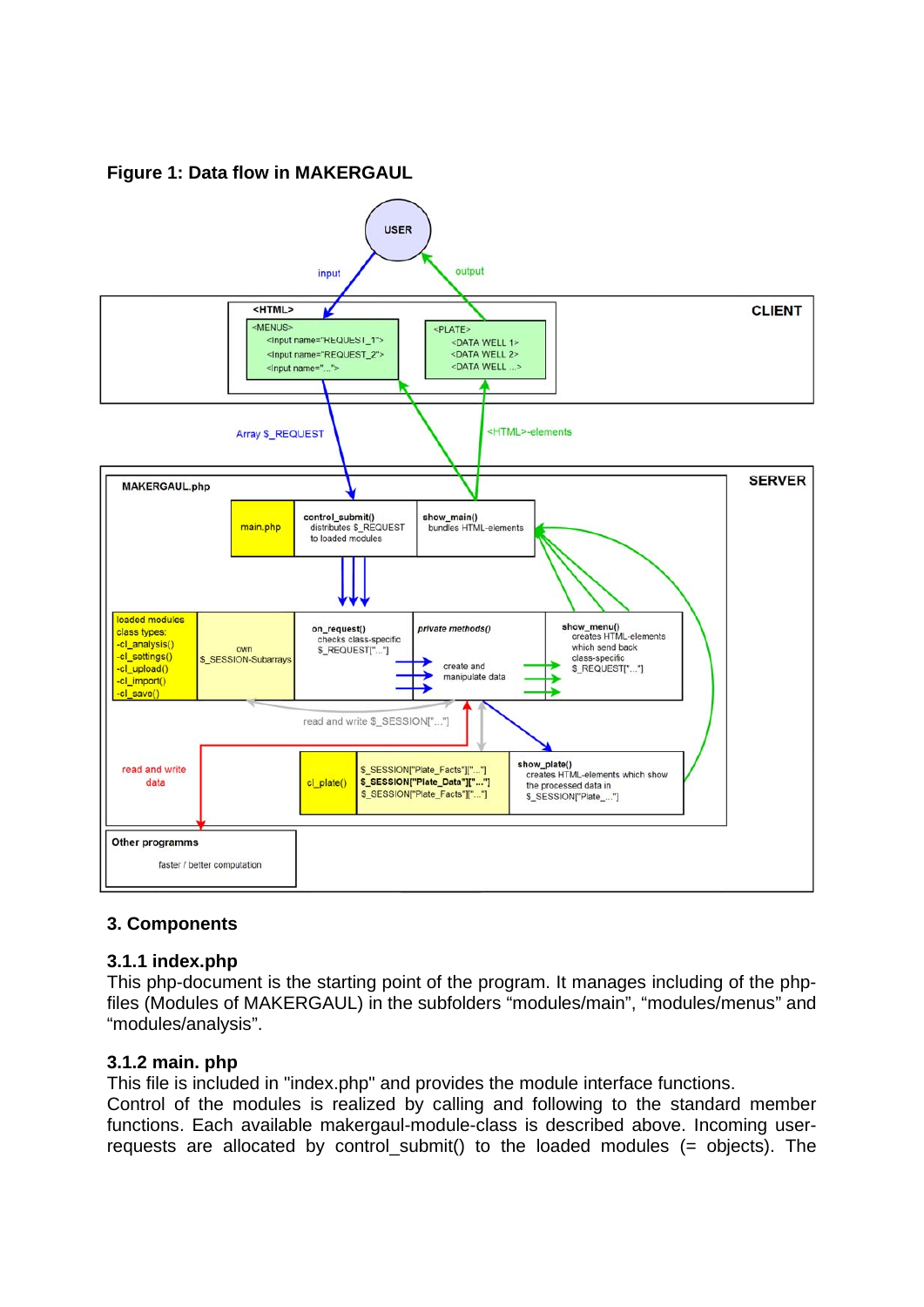HTML-output from the objects to the main page is controlled and bundled *via*  show main().

The Main.php also provides the first bunch of main session variables:

## **Table 3: \$\_SESSION-Variables initialized by main.php**

| <b>Name</b>                | Depth 1         | Depth 2                                                           | <b>Function</b>                           |
|----------------------------|-----------------|-------------------------------------------------------------------|-------------------------------------------|
| \$_SESSION ["Module"]      | [module]        | $[$ "Type"]                                                       | class name of the loaded module           |
|                            |                 | ["Active"]                                                        | The active object to address              |
| \$_SESSION ["Main"]        | ["Show"]        | Stores display-directives which are processed<br>from show_main() |                                           |
|                            | $[$ "Error" $]$ |                                                                   | Stores abortive errors to display         |
| \$_SESSION ["Plate_Facts"] | [.,Area'']      | Number of wells (= data storage space) on<br>the current plate    |                                           |
|                            | $[$ "Rows" $]$  | Number of rows (display-option)                                   |                                           |
|                            | $[$ "Name" $]$  |                                                                   | Name of the plate, e.g for creating files |

## **3.2. Plate-Class (cl\_plate)**

Contains all RTPCR-data in the main session array \$\_SESSION ["Plate\_Data"]. This array is highly branched. Modules which read and write into must handle with care to prevent data loss and errors!

#### **3.3 Modulchanger-Class (cl\_modulechange\_)**

That menu communicates with the main.php to shift active modules.

#### **3.4 Upload-Class (cl\_upload\_)**

The upload module currently supports importing of \*.csv files that were created with the *ABI 7300 Real Time PCR System*® and the re-import of MAKERGAUL-\*.csv files. Under the setting "own" all \*csv files are accepted that have the following structure:

#### **Table 4: Structure of files that can be read by setting the "Own" in MAKERGAUL**

| e.g. GAPDH<br>e.g. Test-DNA<br>e.g. 1.2345<br>e.g. 1.5643                      |             |
|--------------------------------------------------------------------------------|-------------|
|                                                                                | e.g. 2.9102 |
| e.g. Std-DNA<br>e.g. Collagen<br>le.g. 0.9876<br>e.g. 0.1456<br>$\overline{2}$ | e.g. 1.2456 |

Delimiter: semicolon (;), meaning that all values in a row must be separated by a semicolon (;)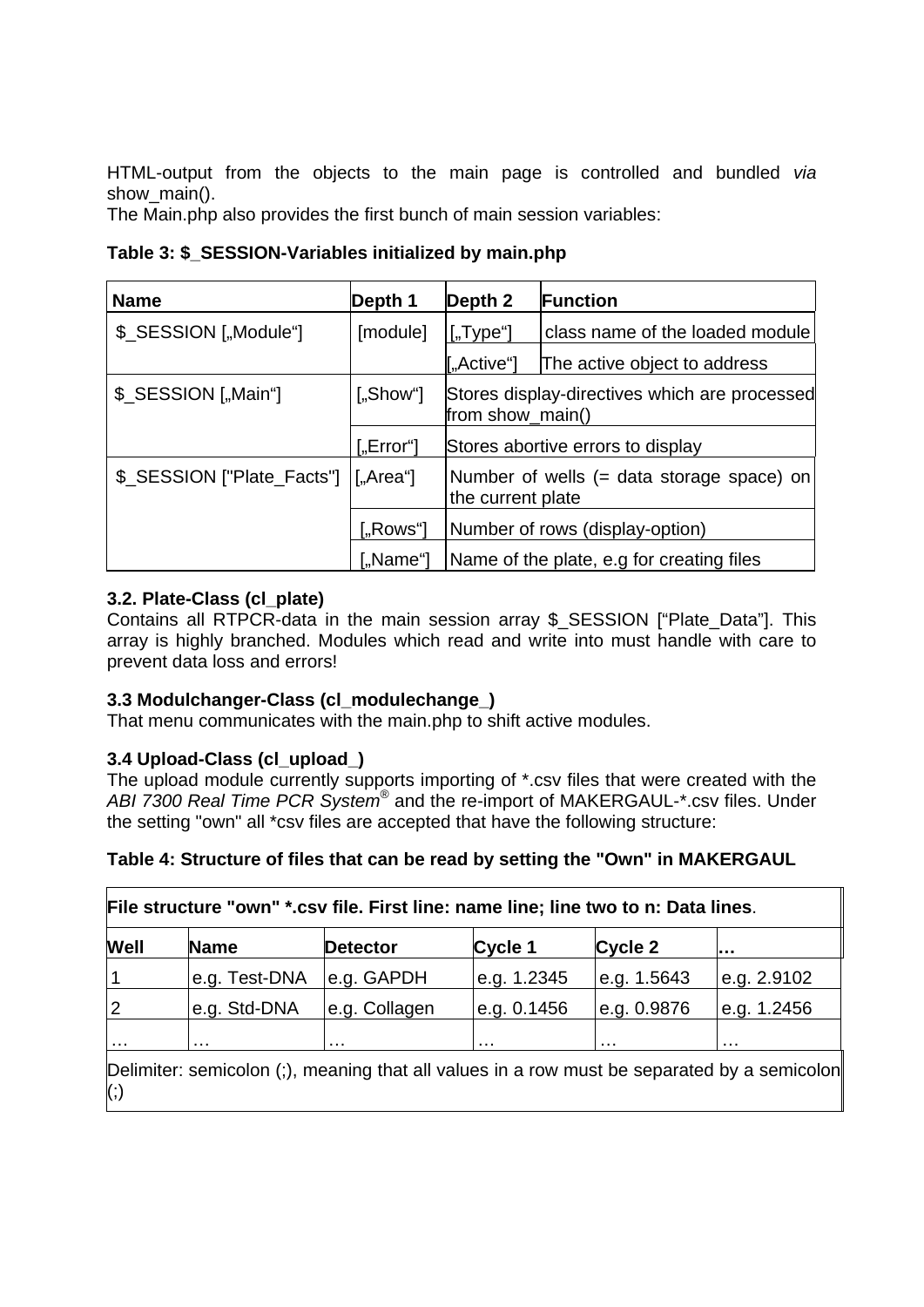### **3.5 Import-Class (cl\_import\_)**

The button below each well allows loading data on a text entry window by "copy & paste". All consecutive numbers will be accepted as entries, irrespectively how they are embedded in the text. However, it is important to specify the decimal separator that is used within a number (point or comma).

### **3.6. Export-Class (cl\_export\_)**

The export function is generated from the \*.csv file from each plate that includes the analysis results (module dependent), the original measured values and the calculated curve values in a directory on the server and provides a link to download for the user. Note: In the moment when there is no implementation of a garbage collection, all user generated files will be rested by the default in the "exported"-folder until the serveradministrator removes them manually.

#### **3.7 Settings-Class (cl\_settings-)**

Provides the menu to control the analysis-object. This Class-type needs some additional member functions:

| Name of function Function |                                                                  |
|---------------------------|------------------------------------------------------------------|
| run_analysis()            | Creates an analysis-object and starts the analysis.              |
| static presets            | Can be called by analysis-modules to change the default presets. |
| $\vert$ (par1, par2)      |                                                                  |

#### **Table 5: Additional member functions required in cl\_analysis -objects**

# **3.8 Analysis-Class (cl\_analysis\_)**

As the central part of the Makergaul software, these modules have to communicate with many other objects and bring along some specials:

| Table 6: Additional member functions required in cl_analysis -objects |  |  |  |
|-----------------------------------------------------------------------|--|--|--|
|-----------------------------------------------------------------------|--|--|--|

| Name of function     | <b>Function</b>                                                                   | <b>Returs</b>        |
|----------------------|-----------------------------------------------------------------------------------|----------------------|
| static firststart()  | An analysis-module must call                                                      |                      |
|                      | requirement(par_type,                                                             |                      |
|                      | par_module) to define<br>the                                                      |                      |
|                      | settings-class it will use.                                                       |                      |
| static result_pars() | Called by Plate. Has to return                                                    |                      |
|                      | name and numbers of the result-                                                   |                      |
|                      | parameters produced by this $\text{Array}[0,1,] \mid \text{["ID"]} = \text{name}$ |                      |
|                      | function in a structured array.                                                   | $['Value']$ = preset |
|                      | This is needed to built plate on                                                  |                      |
|                      | loading properly.                                                                 |                      |
| run_analysis(        | Called by settings-object.                                                        |                      |
|                      | setting1, setting2, Contains the user parameter                                   |                      |
| . )                  | and starts the analysis.                                                          |                      |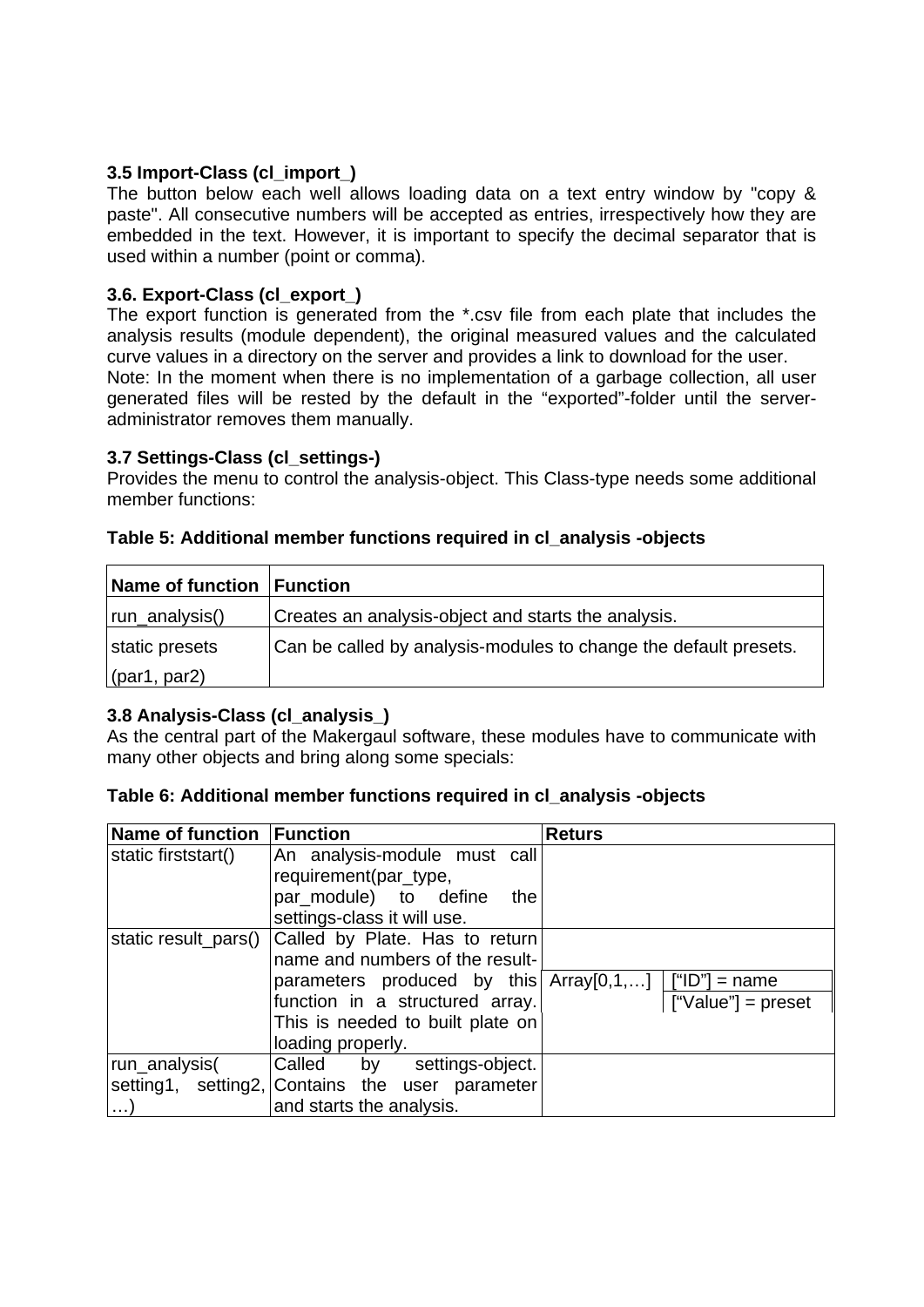The two standard modules for DNA analysis in MAKERGAUL are of the same analysis model (cf. Supplementary Material 1) and an implementation of the MAK2 model [17]. In the "Settings" menu the user can choose between the two models.

Analysis of the Well-Data is done in a three step process: Check which values to include, choose implementation (PHP or C++) and run analysis.

#### **3.8.1 Communication-Class (cl\_com\_)**

Objects of this type are used to run and control processes outside PHP. They only communicate with the creating analysis-module.

#### **3.8.2 makergaulxx**

By default, the MAKERGAUL-package is distributed with a C++ implementation of the basic algorithms MAKERGAUL and MAK2. MAKERGAUL\_C is also available together with this additional component. All computations run much faster than the php variants. The compiled files are addressed *via* cl\_com objects and stored in "modules/analysis/binarys".

When binaries for Windows and Linux systems (both compiled for 32-Bit x86-CPUs) are available, also the C++ files can be found in the developer-folder to modify and compile the code for other systems.

makergaulxx can also be used as a stand alone application in which input and output of the program are processed through the command-line interface of the operating system. Thereby it is easy to fill the program by own applications. However, for proper functionality of the MAKERGAUL-package deactivation of this program should be avoided.

Please note that the server needs execution rights in the binary folder.

#### **3.9 Checkbox-Class (cl\_checkbox\_)**

Provides the menu to automatically check and uncheck group of wells.

#### **3.10 Names Class (cl\_names\_)**

That menu enables the user to change the names and detectors of a well.

#### **3.11 expansion.php**

This file contains improved functions for arbitrary precision math (less casting from string to float result in precision loss), colorize-functions for HTML-colours and other functions without clear categories.

#### **4. Testing Recommendation**

If you are not familiar in Server-administration and want to test the program on Windows, we suggest downloading and installing EasyPHP [2].

First you have to change the configuration of PHP. Start EasyPHP, the program will appear as a Symbol in the taskbar. Right click and open EasyPHP  $\rightarrow$  Configuration  $\rightarrow$ PHP. A Text file (php.ini) will appear.

Find and Replace entries you also find in the MAKERGAUL-File "development/php\_ini\_config\_adds.txt" (searching dialog in most text editors is Ctrl+F). If there are entries you only find in php\_ini\_config\_adds.txt, just copy these lines at the end of the php.ini. Save and quit the file.